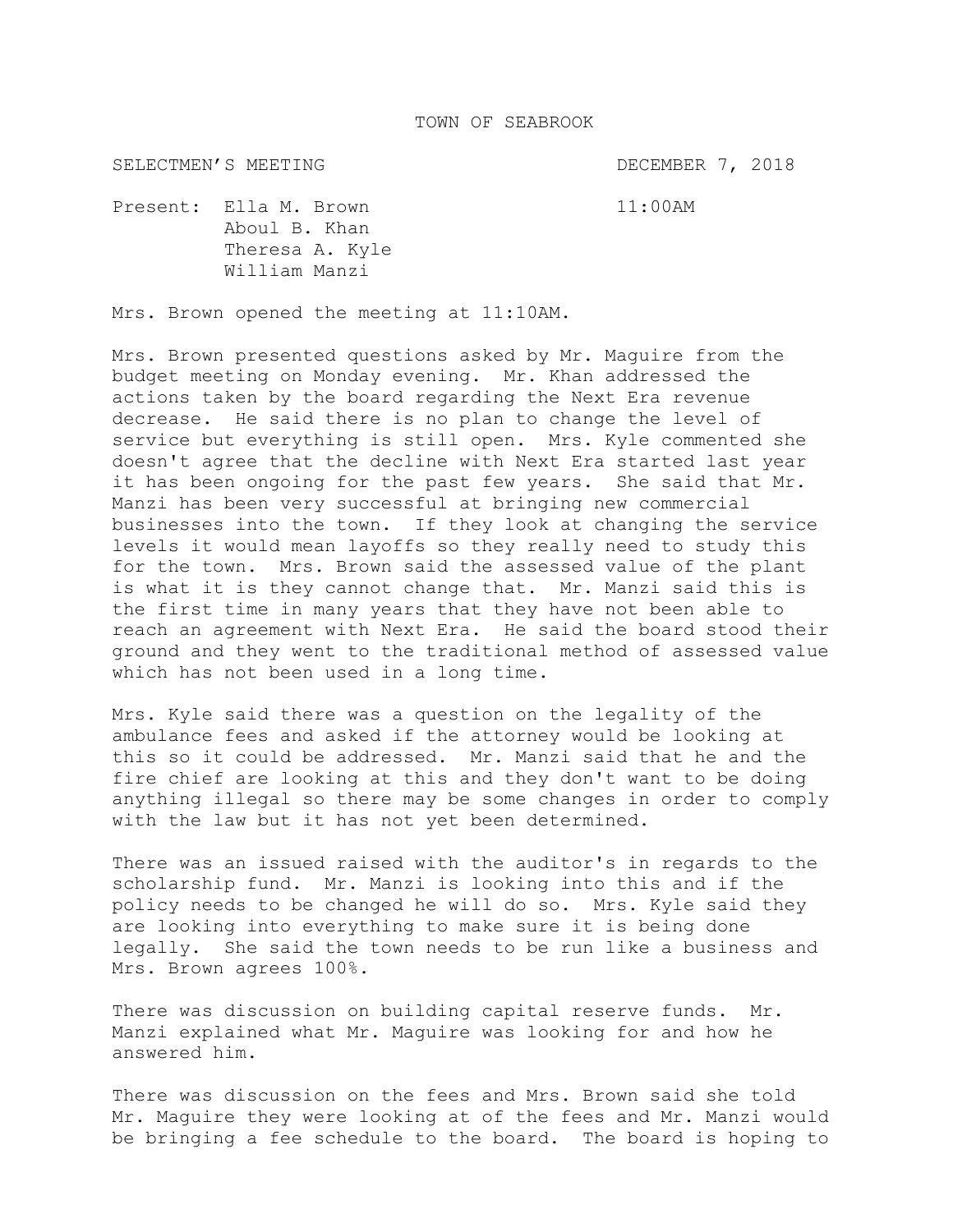SELECTMEN'S MEETING -2- DECEMBER 7, 2018

have information by the end of the year and look into adopting those fees at the beginning of 2019.

Mrs. Kyle asked about impact fees and if there is a reason why they have not been implemented. Mr. Manzi explained how they were going to implement the fees but there was a potential that it would have impacted the residents. The second issue was that the beach would have to separately vote to impose the fees and the planning board was not happy about that. Mrs. Kyle said that it was never brought to the beach. The board feels that the planning board should work on bringing the impact fees forward.

There was discussion on the healthcare costs. Mr. Manzi said this is a work in progress and they are working towards rectifying. Mr. Khan said when they negotiate with the unions, healthcare cost sharing is the number 1 goal they strive for.

The board appreciates Mr. Maguire for asking these difficult questions and hopes he is satisfied with the answers received.

There was discussion on the rescue vehicle for the police department and taking the funds from D'Alessandro. Mr. Khan said it would be essential to purchase this vehicle with those funds as D'Alessandro resided at the beach and he would like to see something on the vehicle indicating it came from Mr. D'Alessandro.

There was discussion on this purchase and which department needs the vehicle. Storage is an issue as there is already a vehicle being used at the beach for patrol. Mrs. Brown said the trust fund is for law enforcement which is the police department. Mrs. Kyle and Mr. Khan feel it is for law enforcement and safety which includes the fire department. They will both use this vehicle for public safety and in an emergency both police and fire respond together. Chief Walker commented it would be a valuable piece of equipment for the town. Mr. Manzi said there is no division of police and fire as they both work for him. The three of them came together and want this vehicle but the way it is funded is a policy decision by the board as they did what was asked. It is not fair to ask either of the chief's what they would ask for with this money. Mrs. Kyle said she voted to use D'Alessandro so it was not turned down at town meeting.

MOTION: Aboul B. Khan To approve the use of Second: Theresa A. Kyle D'Alessandro funds to Opposed: Ella M. Brown purchase the vehicle for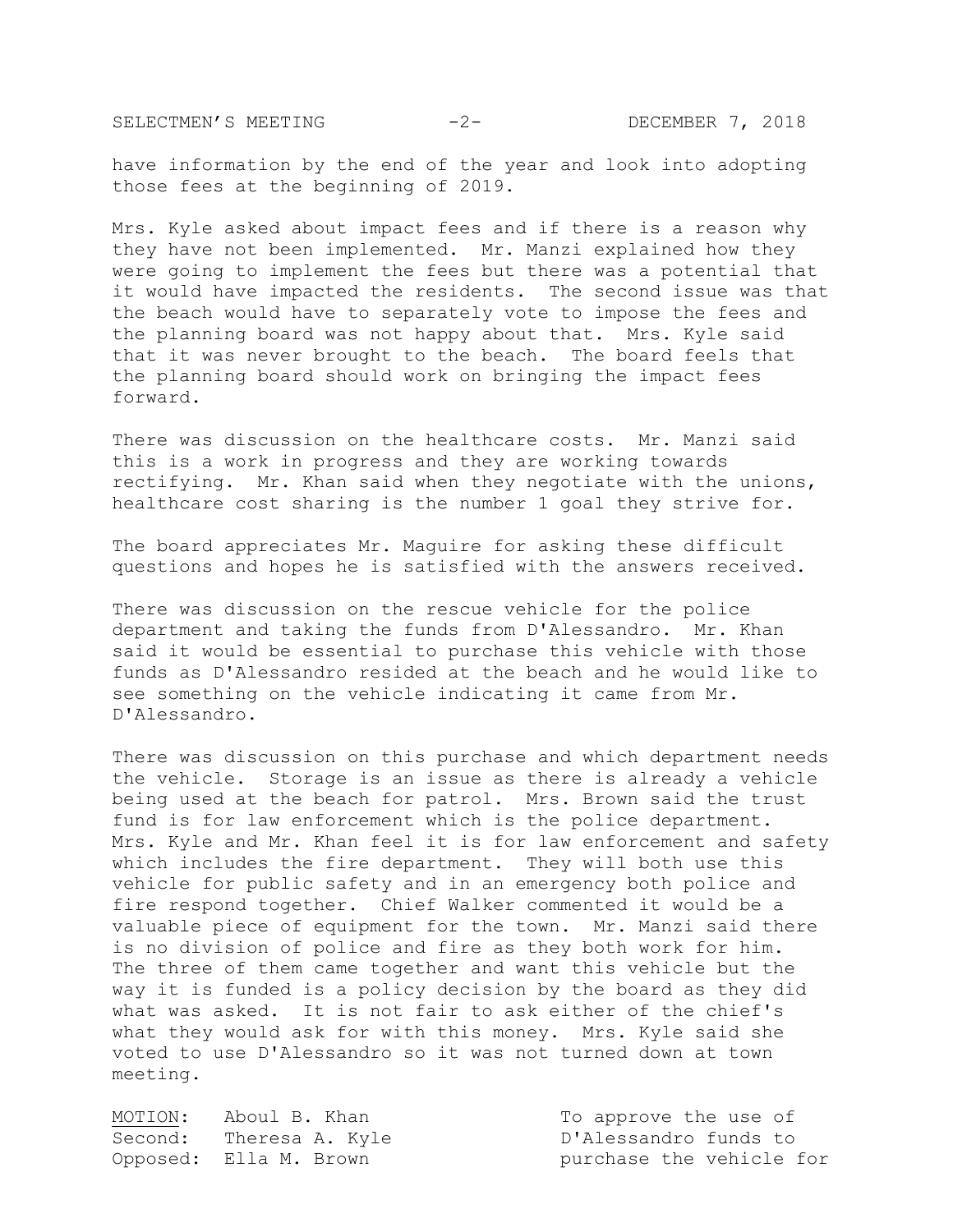SELECTMEN'S MEETING -3- DECEMBER 7, 2018

public safety.

Mrs. Brown commented she does not agree with where the money is coming from but does agree they need this vehicle.

## **WARRANT ARTICLES**

Mr. Manzi read his memo addressed to the board. There was discussion on using fund balance and that it helps with voters turning the articles down.

Mr. Maguire came into the meeting and said the points he made were addressed in the report distributed by the town manager back in May. He said these are not his questions but summary points made by the town manager's report. He said the water and sewer rates have been addressed, the ambulance fees were brought up but he said there are many more options to be explored.

Mr. Khan commented on the ambulance fees and said the article was written a certain way and he asked the town manager to run it by town counsel if it could be changed. A change in the policy would increase revenue in that account but it is not a tax rate issues as it is a self-contained fund.

Mr. Khan said that Mr. Maguire has always asked to look at privatizing services but he is not convinced that letting all of the employees go and taking this route is the right thing to do at this time. Mrs. Brown said she agrees with Mr. Khan. Mr. Khan said there are many other services they can look at and they will. Mr. Maguire said he may or may not agree with some himself however, he said there has been no serious discussion on the options.

Mr. Khan said they take this very seriously and at the beginning of this year they knew they were facing the decrease with Next Era. He said it is important the residents understand this. The main issue with the union contracts is with cost sharing of healthcare. They did not know that it was going to increase by 16% this year. Mrs. Kyle said she has asked that they look into how the assessed value are done as she is not happy with Vision Appraisal Services. Mrs. Brown said not just the beach is being affected everyone is and she has received a lot of calls from in town residents. She is also not happy with the assessed values and said Angela Silva would go back out if anyone has an issue they just need to contact her. Mr. Maguire said he did not mean to suggest it wasn't affecting others but he lives at the beach so the comments he hears come from beach residents.

Air Handling Unit - Sewer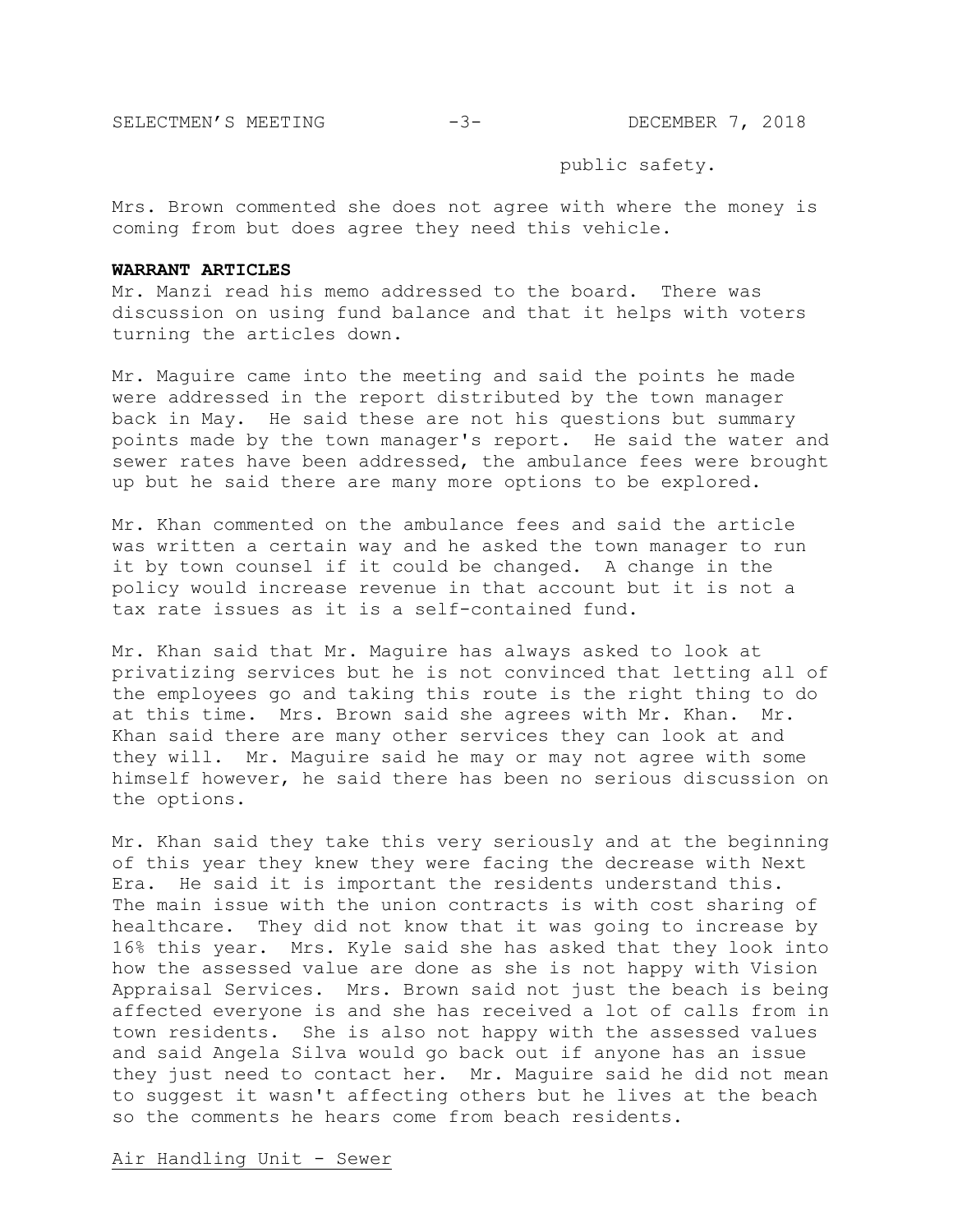SELECTMEN'S MEETING -4- DECEMBER 7, 2018 MOTION: Aboul B. Khan To approve the article  $\overline{\text{Second:}}$  Theresa A. Kyle  $\overline{\text{for the ballot.}}$ Unanimous MOTION: Aboul B. Khan To recommend the article Second: Theresa A. Kyle Unanimous Asset Management Program - Sewer Mr. Manzi said there will be a further note to this article. He said a similar article was put on last year but did not get the 3/5 vote required. This article if passed would have a zero impact on the tax rate. MOTION: Theresa A. Kyle To approve the article Second: Aboul B. Khan for the ballot. Unanimous MOTION: Theresa A. Kyle To recommend the article Second: Aboul B. Khan Unanimous Council on Aging - Community Center MOTION: Ella M. Brown To approve the article Second: Aboul B. Khan for the ballot. Unanimous MOTION: Ella M. Brown To recommend the article Second: Theresa A. Kyle Unanimous Library MOTION: Theresa A. Kyle To approve the article Second: Ella M. Brown for the ballot. Unanimous MOTION: Theresa A. Kyle To recommend the article Second: Ella M. Brown Unanimous Boiler - Community Center Mr. Manzi said this is a fund balance request so there will be no tax impact. MOTION: Aboul B. Khan To approve the article Second: Ella M. Brown for the ballot and to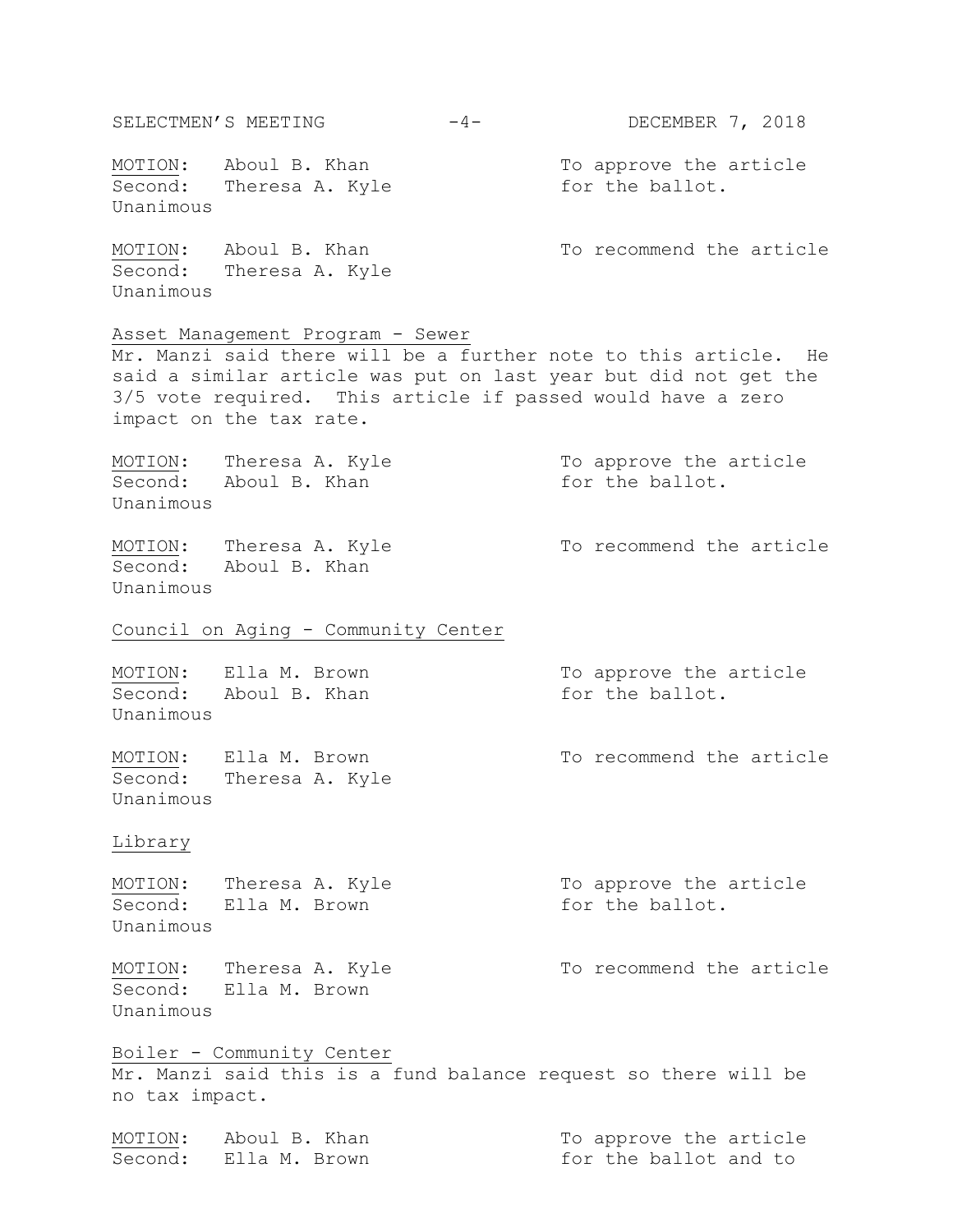| SELECTMEN'S MEETING                                                                                                                                                                                                                                                              |                                                  | $-5-$ | DECEMBER 7, 2018                                                                                                  |  |  |
|----------------------------------------------------------------------------------------------------------------------------------------------------------------------------------------------------------------------------------------------------------------------------------|--------------------------------------------------|-------|-------------------------------------------------------------------------------------------------------------------|--|--|
| Unanimous                                                                                                                                                                                                                                                                        |                                                  |       | use fund balance to fund<br>the article with no tax<br>impact.                                                    |  |  |
| Unanimous                                                                                                                                                                                                                                                                        | MOTION: Aboul B. Khan<br>Second: Ella M. Brown   |       | To recommend the article                                                                                          |  |  |
|                                                                                                                                                                                                                                                                                  | Locker Room - Police                             |       |                                                                                                                   |  |  |
| Unanimous                                                                                                                                                                                                                                                                        | MOTION: Theresa A. Kyle<br>Second: Aboul B. Khan |       | To approve the article<br>for the ballot and to<br>use fund balance to fund<br>the article with no tax<br>impact. |  |  |
| Unanimous                                                                                                                                                                                                                                                                        | MOTION: Theresa A. Kyle<br>Second: Ella M. Brown |       | To recommend the article                                                                                          |  |  |
| Unanimous                                                                                                                                                                                                                                                                        | MOTION: Theresa A. Kyle<br>Second: Ella M. Brown |       | To add "unhealthy" to<br>the note.                                                                                |  |  |
| Radio EOC - Emergency Management<br>Mr. Manzi said they are looking to finance this with the police<br>department's request for radio's and repay through the<br>communication fund which would give the article a no tax impact.<br>There will be a note added to this article. |                                                  |       |                                                                                                                   |  |  |
| MOTION:<br>Second:<br>Unanimous                                                                                                                                                                                                                                                  | Theresa A. Kyle<br>Aboul B. Khan                 |       | To approve the article<br>for the ballot.                                                                         |  |  |
| MOTION:<br>Unanimous                                                                                                                                                                                                                                                             | Theresa A. Kyle<br>Second: Aboul B. Khan         |       | To recommend the article                                                                                          |  |  |
| SCBA - Fire                                                                                                                                                                                                                                                                      |                                                  |       | This is the first request to put money in this capital fund.                                                      |  |  |
| MOTION:<br>Second:<br>Unanimous                                                                                                                                                                                                                                                  | Ella M. Brown<br>Theresa A. Kyle                 |       | To approve the article<br>for the ballot.                                                                         |  |  |
| MOTION:<br>Second:                                                                                                                                                                                                                                                               | Ella M. Brown<br>Theresa A. Kyle                 |       | To recommend the article                                                                                          |  |  |

Unanimous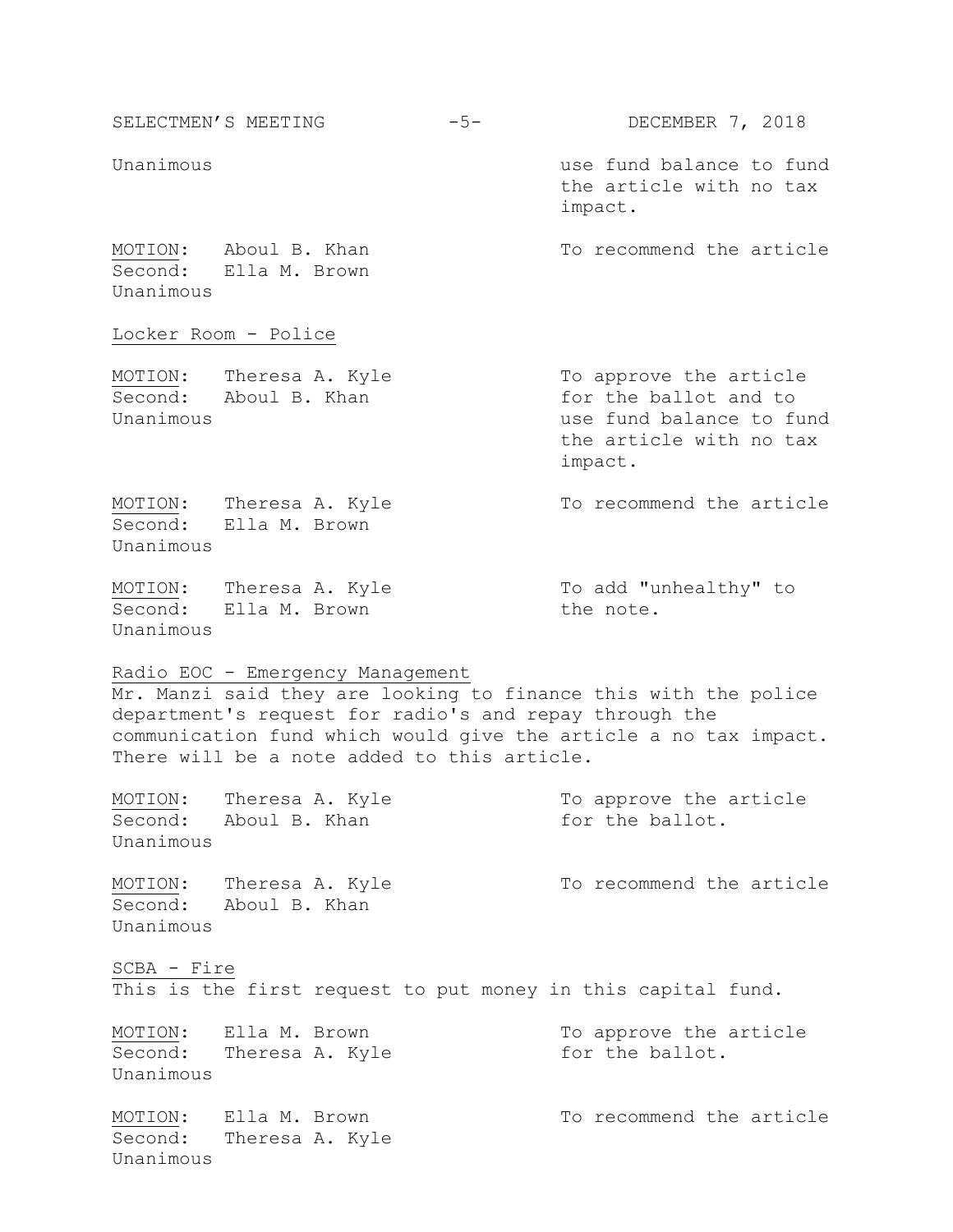SELECTMEN'S MEETING -6- DECEMBER 7, 2018 HVAC - DPW MOTION: Theresa A. Kyle To approve the article Second: Aboul B. Khan for the ballot. Unanimous MOTION: Theresa A. Kyle To recommend the article Second: Aboul B. Khan Unanimous Dump Truck - DPW MOTION: Theresa A. Kyle To approve the article Second: Ella M. Brown for the ballot. Unanimous MOTION: Theresa A. Kyle To recommend the article Second: Ella M. Brown Unanimous SCADA - Water MOTION: Theresa A. Kyle To approve the article Second: Ella M. Brown for the ballot. Unanimous MOTION: Theresa A. Kyle To recommend the article Second: Ella M. Brown Unanimous Water Tank - Water This article may need to be amended to include both tanks as this article only includes one. This article approval is vital for the town's water system. Mr. Manzi said the water superintendent will be on channel 22 to talk about this article. MOTION: Theresa A. Kyle To approve the article Second: Ella M. Brown for the ballot. Unanimous MOTION: Theresa A. Kyle To strongly recommend Second: Ella M. Brown The article. Unanimous Well Maintenance - Water MOTION: Theresa A. Kyle To approve the article Second: Ella M. Brown for the ballot.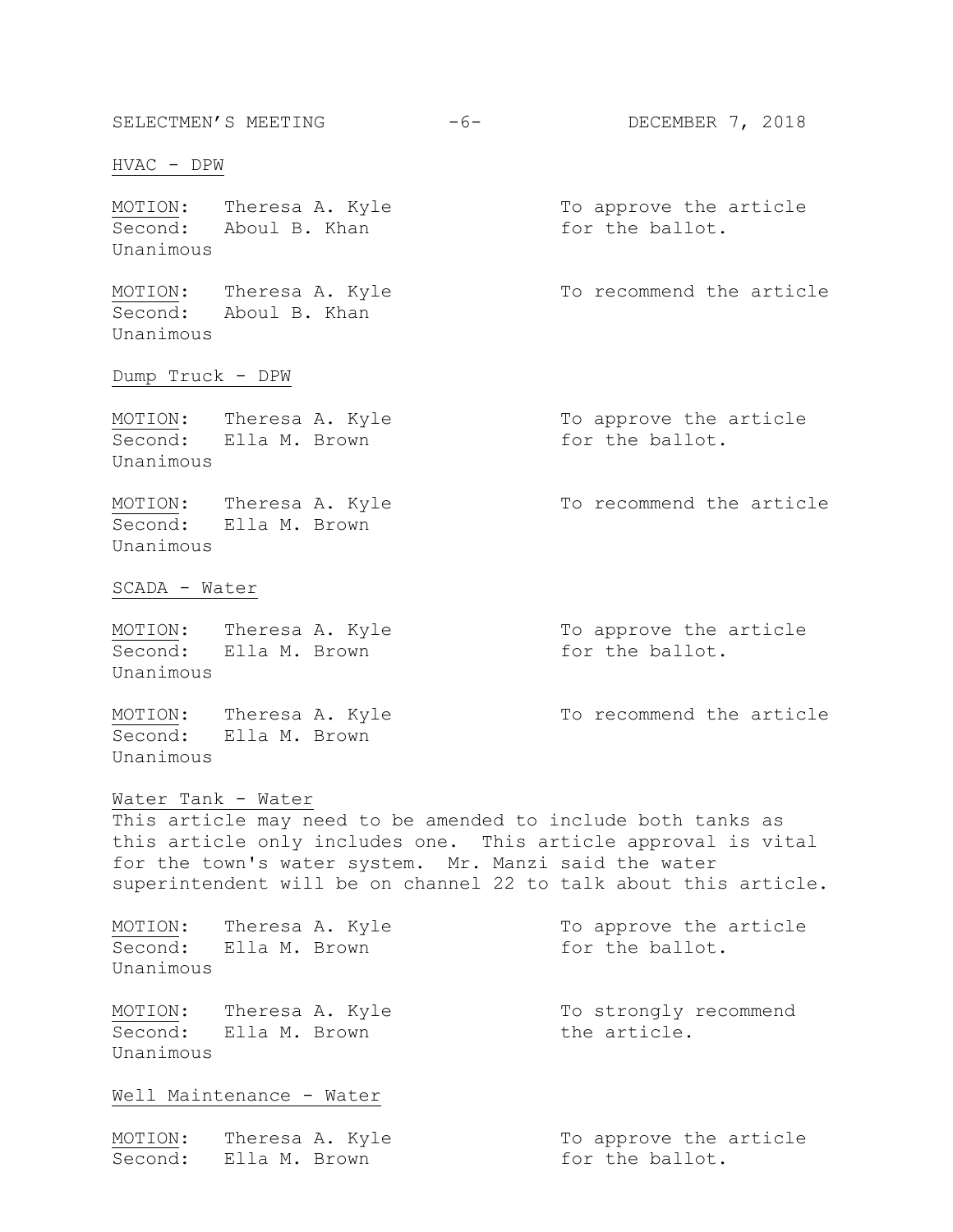Unanimous

Unanimous

MOTION: Theresa A. Kyle To recommend the article Second: Ella M. Brown Unanimous

Town Streets - DPW

MOTION: Theresa A. Kyle To approve the article Second: Ella M. Brown for the ballot with the Unanimous and the contract of the numbers inserted.

Second: Ella M. Brown

MOTION: Theresa A. Kyle To recommend the article

Mr. Manzi said this article will come back to the board with the numbers before going to the budget committee.

Land Purchase - Water Mr. Manzi feels they may need to apply \$300K from the water capital reserve fund to help with the tax burden.

MOTION: Theresa A. Kyle To approve the article Second: Ella M. Brown for the ballot with Unanimous financial information from the town manager.

MOTION: Theresa A. Kyle To recommend the article Second: Ella M. Brown Unanimous

## Lifeguards

The board would like to have a note that indicates this is a new program with new hires. Both chief's are present and agree they need additional personnel. Mr. Manzi said with the expand for services in both departments without new personnel they are not going to continue to hold the line.

There was discussion on the apartment complex that was presented before the planning board.

Mr. Khan feels this article is important to Seabrook as there was an incident this past summer. Mrs. Brown does not agree with the new hires for this article.

| MOTION: Theresa A. Kyle | To have the town manager |  |  |
|-------------------------|--------------------------|--|--|
| Second: Ella M. Brown   | rewrite in a more        |  |  |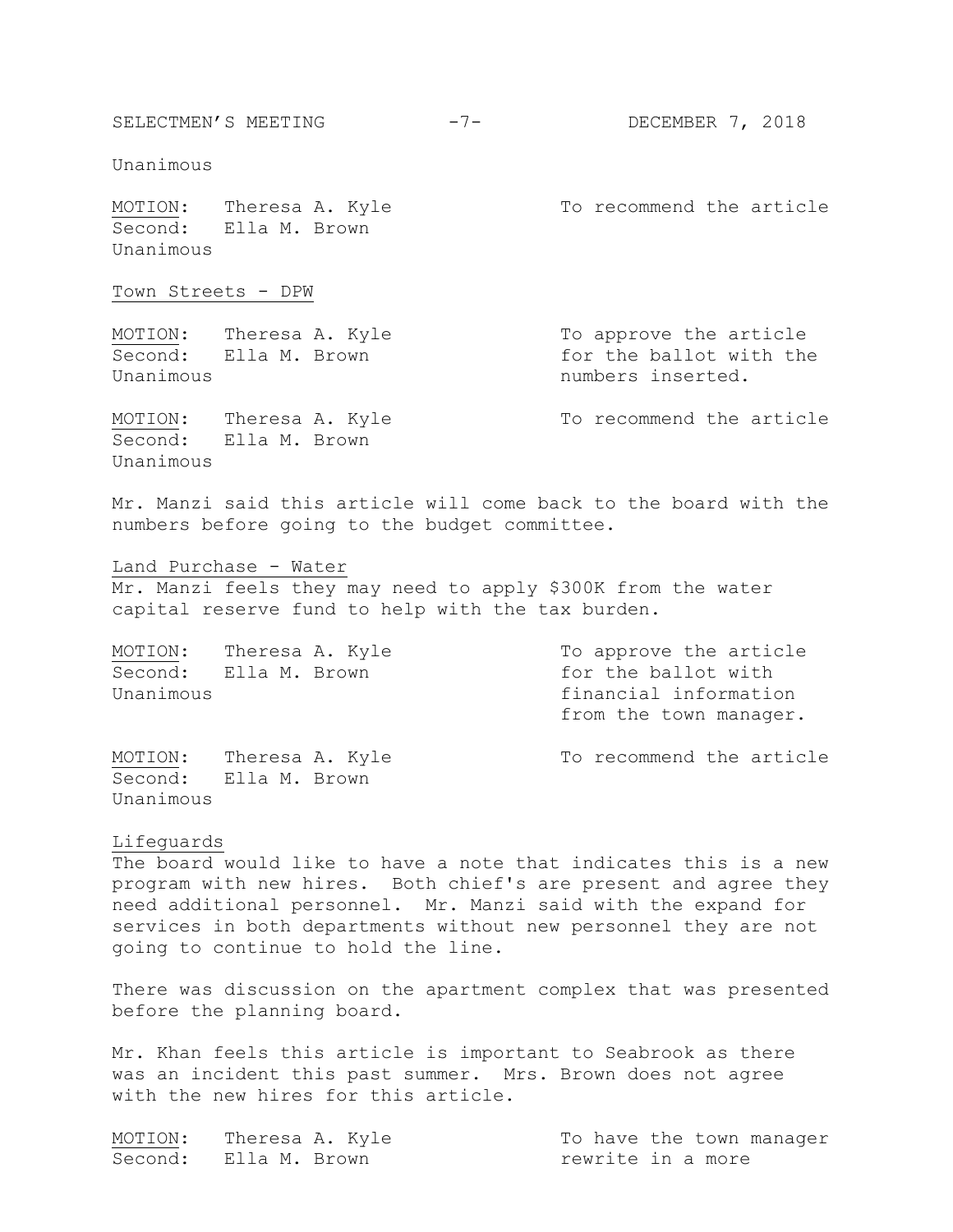SELECTMEN'S MEETING -8- DECEMBER 7, 2018

Unanimous

Unanimous **Comprehensive** way that includes new hires, costs needed, etc.

## Radios - Police

Mr. Manzi said the financing will be bond authorized and combined with emergency management radios. The bond will be paid back through the communication fund so there will be no tax impact.

| MOTION:              | Ella M. Brown         | To approve the article                                       |
|----------------------|-----------------------|--------------------------------------------------------------|
| Second:<br>Unanimous | Aboul B. Khan         | for the ballot with the<br>addition of the bond<br>language. |
|                      | MOTION: Ella M. Brown | To recommend the article                                     |

There was discussion on bonds and lease payments. If the life cycle is 20 years it makes more sense to bond and he is not recommending they bond the rescue truck this year. However, the fire chief disagrees with him on this one. Mr. Manzi will bring a recommendation back to the board after his meeting with the bond agent. There was discussion as to whether or not there would be an impact to the tax rate where the money would not be spent in 2019. Budget wise it would fold into the budget and the taxpayers would see a reduction.

Board took a break at 2:05PM. Board reconvened at 2:10PM.

Rescue Truck - Fire

Second: Aboul B. Khan

The payment on this truck would not start until the lease payment ends on the ladder truck. The payments on this truck is about \$60K less than the ladder truck.

MOTION: Aboul B. Khan To approve the article Second: Ella M. Brown for the ballot. Unanimous

Second: Ella M. Brown Unanimous

MOTION: Aboul B. Khan To recommend the article

Human Service Agencies

Mr. Manzi provided the board with sheets for all of the agency requests as well as with a 10%, 15% and 20% reduction.